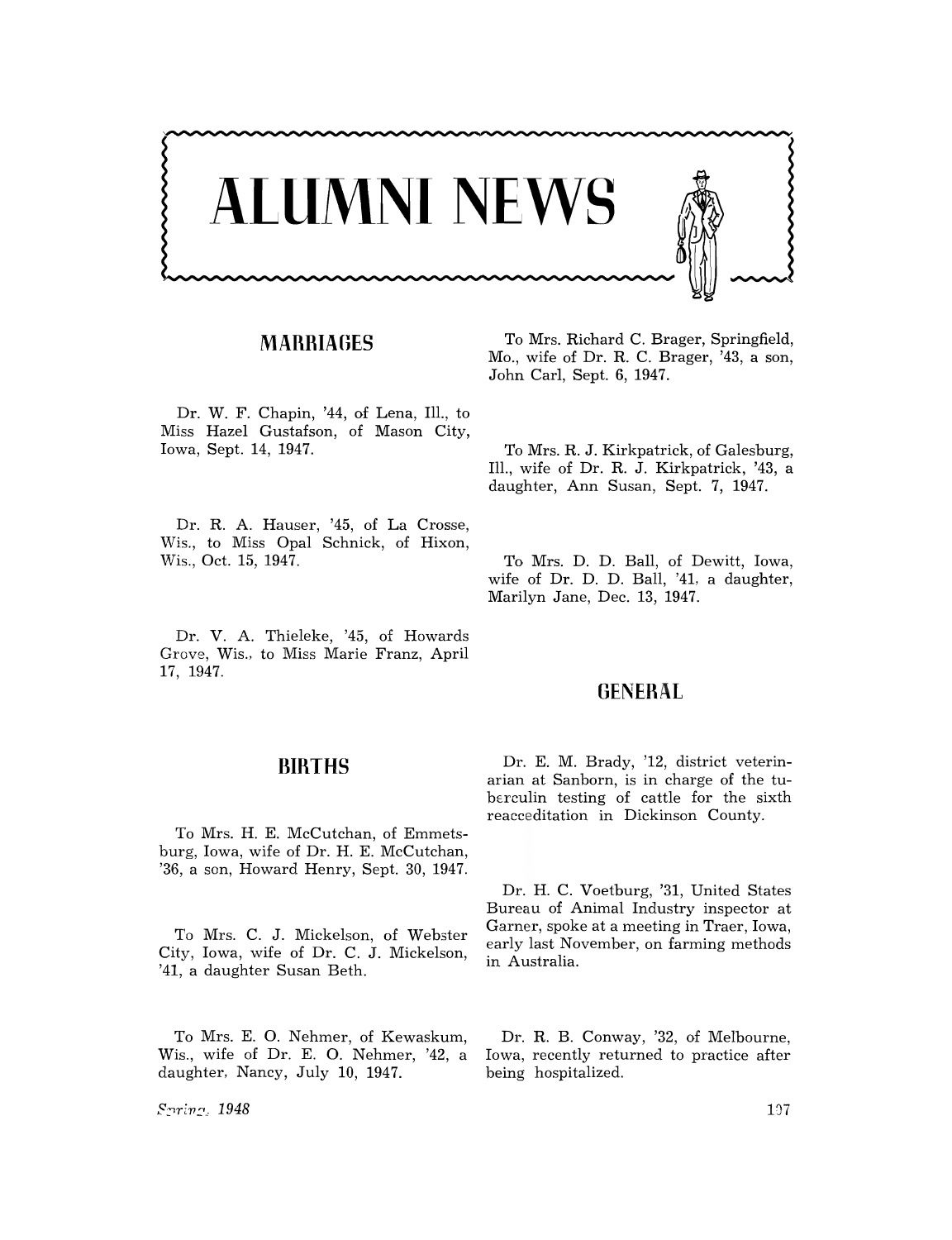Dr. W. H. Riser, '32, of Chicago, Ill., associate editor of *The North American Veterinarian,* was a recent visitor to the campus.

Dr. W. F. Elgen, '33, of Ivanhoe, Minn., was one of the more fortunate hunters this year, bagging 8 geese.

Dr. C. H. Todd, '33, of Moville, Iowa, is constructing a new home.

Dr. N. J. Pearly, '38, of Oakland, Iowa, has increased the size of his office quarters and attractively refurnished them.

Dr. C. E. Eakin, '41, of Lake City, Iowa, is building a new home and office.

Dr. and Mrs. Calvin C. Sours, '41, of Nora Springs, Iowa, are building a new home.

Dr. W. H. Timms, '41, of Macomb, Ill., collided head on with a truck while on a call. His car was badly damaged, but Dr. Timms fortunately escaped injury.

Dr. C. D. Van Howeling, '42, of the Illinois Agricultural Association recently addressed a meeting of the Rural Youth, at Decatur, Ill. He discused animal diseases communicable to man and showed a film on brucellosis.

Dr. R. W. Finch, '43, formerly located at Marengo, Iowa, has moved to Grimes, where he has taken over the practice of

Dr. I. C. Hember, '40, is now associated with Norden Laboratories, Grand Island, Neb.

Dr. M. R. Flickenger, '43, of Aurora, Iowa, recently took over the practice of Dr. R. A. Minor, '38, of Sigourney, Iowa, so the latter could undergo surgery.

Dr. C. H. Mannasmith, '43, with Dr. C. A. Hawthorne, of Clarinda, Iowa, completely remodeled their office in the early fall.

Dr. and Mrs. R. W. Young, '43, of Parkersburg, Iowa, built a new home, which was completed early last fall.

Dr. Don DeValois, '44, has just returned from the service and relocated in Sanborn, Iowa, for practice.

Dr. Harlen Engelbricht, '44, who has been associated with Dr. W. H. Marks, '11, at Lake Park, is now employed by the Fort Dodge Laboratories as a diagnostician.

Dr. and Mrs. R. M. Hollen, '44, of Creston, Iowa, left by plane Aug. 15, 1947, for Mexico City, Mexico. Dr. Hollen, a member of the United States Bureau of Animal Industry, stationed in Union County, since 1944, expects to be in Mexico for 2 years, assisting in the campaign for the eradication of foot and mouth disease.

Dr. O. P. Idsvoog, '44, has moved from Waconia to Norwood, Wis.

Dr. Rodney Kleaveland, '44, was recently discharged from the Army and is now associated with his father. Dr. 1. J. Kleaveland, '21, at Sioux Rapids, Iowa.

*The Veterinary Student*